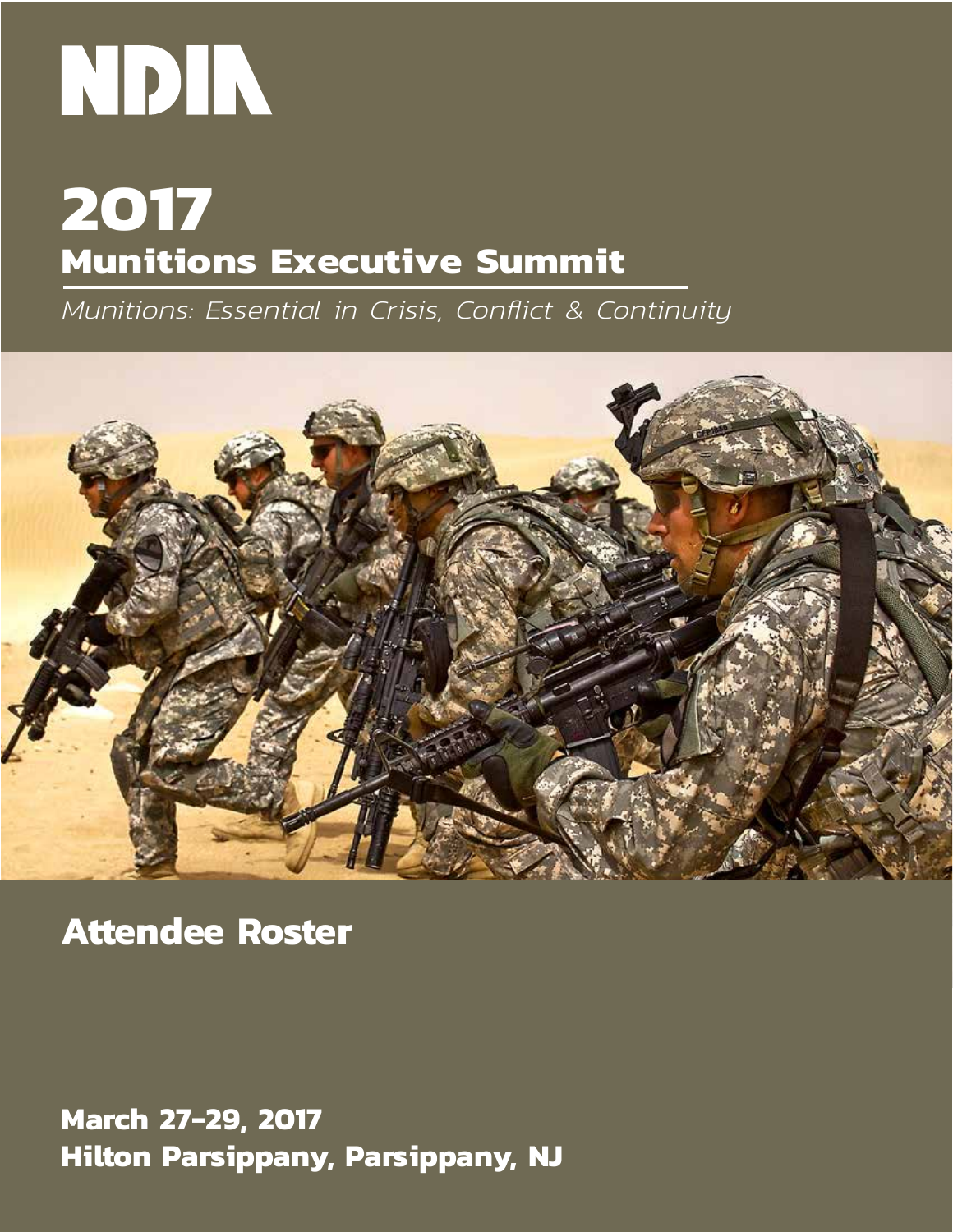**Craig Aakhus**  Orbital ATK

**Alfred Abramson**  Joint Program Executive Office Chemical Biological Defense

**James Allison**  Orbital ATK

**Frank Altamura**  PdD Non Standard Ammunition

**Todd Anderson**  AMTEC Corporation

**David Armour**  Cypress International, Inc.

**Remo Assini**  IMT

**Timothy Bagniefski**  General Dynamics OTS

**Gregory Baker**  Orbital ATK

**David Banian**  Office of the Executive Director for Conventional Ammunition

**Gary Barber**  PEO Ammunition-Project Manager Close Combat Systems

**Jason Barger**  BAE Systems

**William Barnett**  OSI Radford

**Michael Bate**  BAE Systems, Inc.

**Jim Batina**  Chemring Ordnance, Inc.

**Laura Beach**  PM MAS

**Jay Bell**  MAST Technology, Inc.

**William Bell**  Air Force Life Cycle Management PM Combat Ammunition Munitions Sustainment Div.

**Ross Benjamin**  Armament Research, Development, and Engineering Center

**Leslie Ben'Ous**  Project Director Joint Services, PEO Ammo

**Jerry Berry**  Aerojet Ordnance Tennessee

**Manish Bhatt**  PEO Ammunition - Project Manager Close COmbat Systems

**Francis Blodgett**  Alinabal, Inc.

**Rene Blouin**  General Dynamics OTS Canada Inc.

**Craig Boyle**  BAE Systems

**Ronald Bracalente**  Bracalente Manufacturing Group

**Jay Brannam**  Orbital ATK

**Clay Bringhurst**  Orbital ATK

**Robert Brooks**  American Rheinmetall Munitions, Inc.

**Thomas Brown**  U.S. Army, Project Manager Maneuver Ammunition Systems **Steven Broyles**  Esterline Defense Technologies

**Peter Burke**  Systems, PEO Ammunition

**Matthew Butler**  Close Combat Systems

**Joseph Buzzett**  General Dynamics OTS

**Ralph Campoli**  General Dynamics OTS

**Joseph Chan**  Program Executive Office Ammunition

**James Chang**  PM-CAS Picatinny Arsenal

**Doreen Chaplin**  PEO Ammunition

**Clay Charlesworth**  Global Tungsten & Powders Corp.

**Donald Chrans**  General Dynamics-OTS

**Wendell Christian**  Aerojet Ordnance Tennessee

**Christopher Clem**  General Dynamics OTS

**Raymond Colon**  PM Combat Ammunition **Systems** 

**Mary Comerford**  PD Joint Services

**Thomas Coradeschi**  Project Manager Manuever Ammunition Systems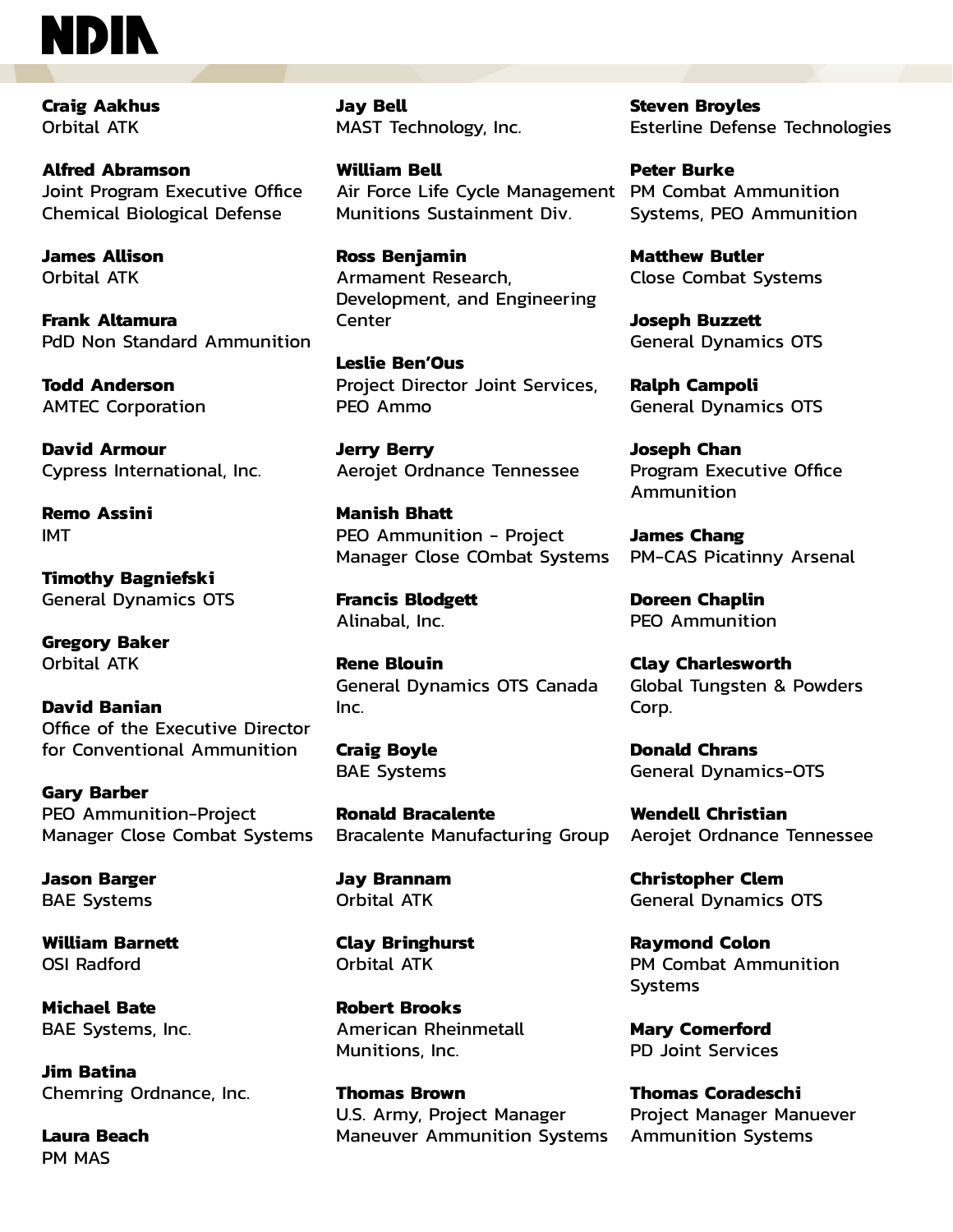**Gunner Couce**  Integrated Launcher Solutions Inc.

**John Curran**  PEO Ammunition

**Dylan Currie**  Fairmont Consulting Group, LLC.

**Jim Daly**  AECOM

**Bruce Daniels**  Medico Industries, Inc.

**Robert Darcy**  Project Mgr Maneuver Ammunition Systems, PEO Ammo

**Steve Dart**  Expal USA

**Marc Delahaut**  GTDS, Inc.

**Monty Dellapi**  Orbital ATK

**Donna Demarest**  PM CAS Combat Ammunition Systems

**Peter Demasi**  Project Manager Combat Ammunition Systems

**Derek Dereiter**  PEO Ammunition

**Andrew DesJardins**  R & R Trucking Co.

**Joseph Determan**  Project Manager Combat Ammunition Systems (PM CAS)

**Katie Dicks**  BCN Technical Services, Inc. **Christopher DiLorenzo**  Project Director Joint Services, PEO Ammo

**Dave Dorman**  Orbital ATK

**Dana Dreeke**  Chemring Countermeasures USA

**Lawrence Dring**  PM MAS

**Elizabeth Eastman**  Chemring Ordnance, Inc.

**Matthew Eckel**  AMTEC Corporation

**Richard Edge**  Combined Systems, Inc.

**Eric Ellis**  General Dynamics OTS

**Bishara Elmasri**  Project Director Joint Services, PEO Ammo

**Baq Emadi**  Orbital ATK

**Michael Ervin**  BAE Systems

**Larry Fanning**  Day & Zimmermann

**Doug Faragher**  AMTEC Corporation

**Joseph Fedeler**  NovaTech

**Charles Feldmayer**  NAMMO, Inc.

**Pamela Ferlazzo**  US Army REDCOM-ARDEC **Jay Ferreira**  DCMA Springfield

**Dave Fine**  Orbital ATK

**Brett Flaugher**  Olin Corporation

**Daniel Flynn**  Project Director Joint Services

**Jason Foultz**  PEO Ammo

**James Frederick**  PEO Ammunition

**Jay Freshman**  Textron Systems

**Kevin Gallavan**  Esterline Defense Technologies

**Stacy Garrity**  Global Tungsten & Powders Corp.

**Jason Gay**  US Army

**Steven George**  Universal Technical Resource Svcs Inc. (UTRS)

**Firat Gezen**  General Dynamics OTS

**Saleem Ghazi**  PM CAS - Conventional Ammunition Division

**Matthew Glaser**  PEO Ammo, PM CAS

**Joseph Glebocki**  Aerojet Rocketdyne

**Greg Goff**  Orbital ATK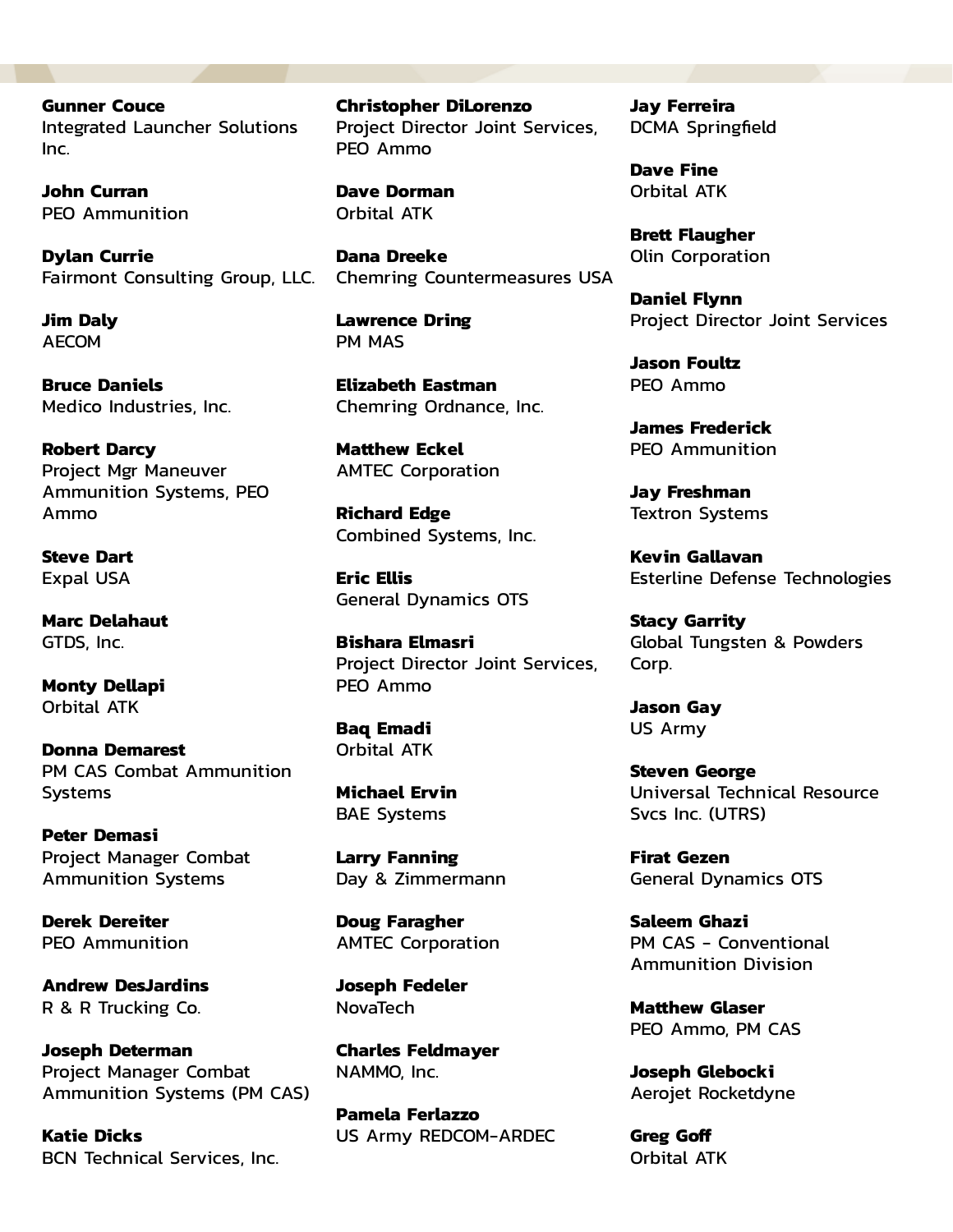**Jose Gonzalez**  Deputy Under Secretary of Defense for Acquisition, Technology and Logistics

**Chris Grassano**  PEO Ammunition

**Holly Gregg**  Program Executive Office Ammunition

**Thomas Grego**  ARDEC

**Moises Gutierrez**  Program Executive Office Ammunition

**Donald Halferty**  American Ordnance LLC

**Michel Hamann**  HQAMC G3/4 LID

**Daniel Hartman**  Spectra Technologies

**Charles Hayden**  General Dynamics - OTS

**Steve Hayes**  Orbital ATK

**Todd Hayes**  BAE Systems Ordnance Systems

**Timothy Healy**  Office of the Project Manager for Close Combat Systems

**Heather Hearon**  Project Manager Ammunition Systems (PM CAS)

**John Hedderich**  ARDEC, Munitions Engineering & Technology Center

**Paul Heidenreich**  Day & Zimmermann **Ken Heider**  Office of the Project Manager for Close Combat Systems

**Kerry Henry**  PEO Ammunition

**Chary Hernandez**  OPM, Combat Ammunition Systems

**Cathy Heslin**  Project Director Joint Services, PEO Ammo

**John Hill**  Nammo Talley Inc.

**F. Hissong**  Orbital ATK

**Melissa Hobbs-Hendrickson**  Orbital ATK

**Myron Hohil**  ARDEC PEO AMMO

**Joshua Huneycutt**  Renaissance Strategic Advisors II, LLC

**Richard Hunter**  L3 Fuzing & Ordnance Systems

**Kenneth Hurban**  SFAE-AMO-CAS

**Mark Illg**  PEO Ammunition

**John Irizarry**  Camber Corporation

**Ryan Johnson**  PD Medium Caliber Ammo, PM MAS

**Mathew Jones**  Product Manager, Combat Ammunition Systems

**Michael Kahn**  Orbital ATK

**Dana Kaplinski**  Kaman Precision Products

**Roy Kelly**  Nostromo, LLC.

**Rene Kiebler**  RK Consulting

**Albert Klobchar**  Project Manager- Combat Ammunition Systems (PM-CAS)

**Kevin Knotts**  Azimuth Consulting Services

**David Kondas**  PEO Ammo

**George Kopcsak**  OSD - LW&M

**Emil Kovalchik**  General Dynamics OTS

**Robert Kowalski**  Project Mgr Maneuver Ammunition Systems, PEO Ammo

**Britton Kreitz**  NTS Technical Systems

**William Kuhnle**  PM CAS

**Joshua Kurz**  AK Stamping Company, Inc.

**Marc Langlois**  International Custom Products, Inc.

**Friedrich Lederer**  Rheinmetall Waffe Munition GmbH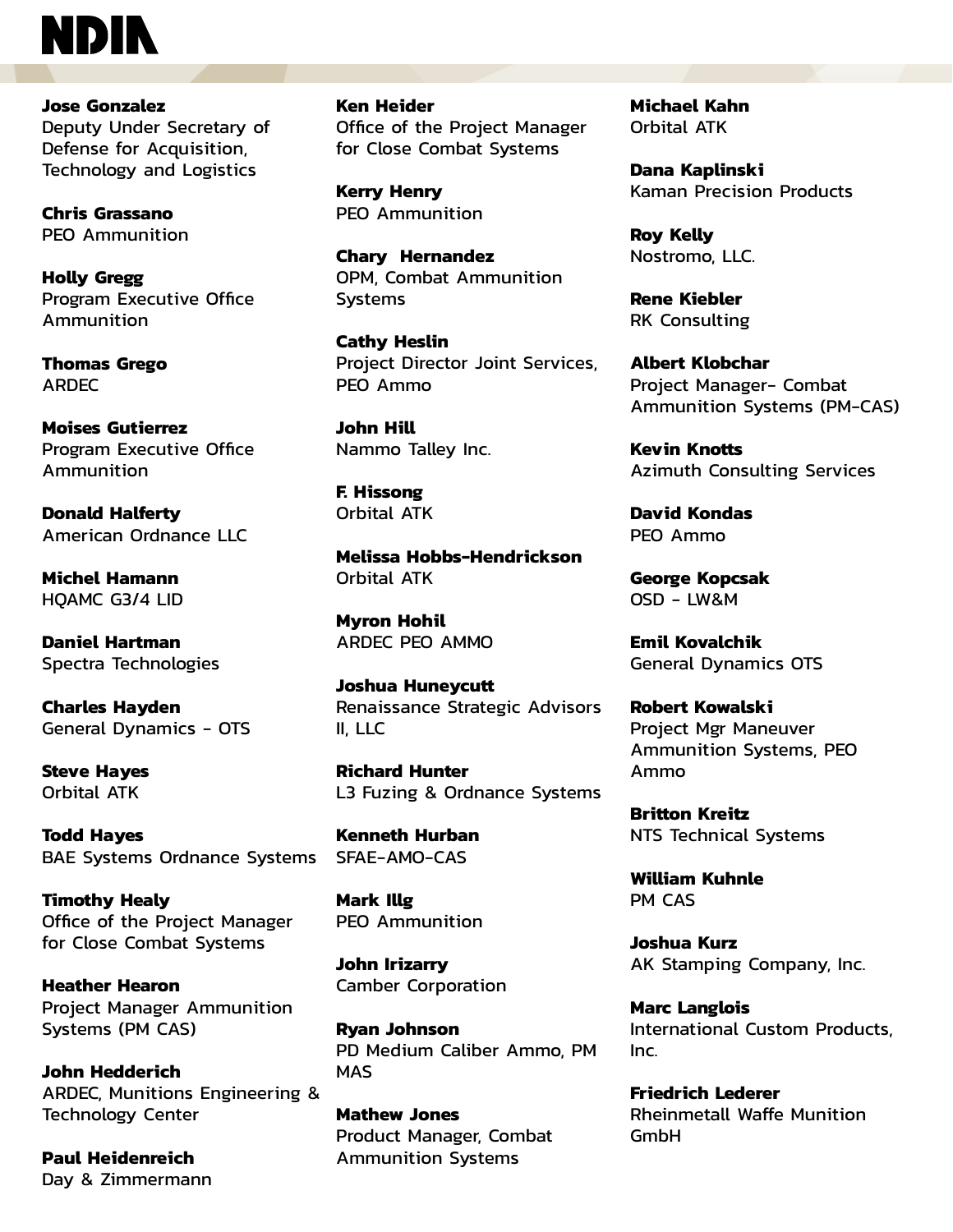**Daniel Lepage**  General Dynamics OTS Canada Inc.

**Brian Lindamood**  BAE Systems, Inc.

**Ernest Logsdon**  US Army ARDEC

**Ellen Lord**  Textron, Inc.

**Jeremy Lucid**  Project Manager Maneuver Ammunition Systems

**Maryellen Lukac**  Project Manager Combat Ammunition Sys, PEO Ammo

**Ed Maluszczak**  PM Combat Ammunition Systems

**Larry Manecke**  U.S.ARMY Sustainment Command

**Melissa Markos**  Project Director Joint Services, PEO Ammo

**Alan Martens**  Olin Corporation-Winchester Ammunition

**Reinaldo Martinez** 

**Ricardo Martinez**  Project Mgr Maneuver Ammunition Systems, PEO Ammo

**John Masternak**  Project Manager Manuever Ammunition Systems

**Tim McAuliffe**  General Dynamics OTS **Kimberly McCleerey**  OPM-MAS

**Kevin McDonald**  Chemring Ordnance, Inc.

**Kyle McFarland**  PEO Ammunition

**John McFassel**  PD Joint Services, PEO Ammo

**Kathryn McGinley**  PEO Ammunition

**Rosemary McGovern**  PEO Ammunition

**Michael McGregor**  Orbital ATK

**John McGuiness**  American Ordnance LLC

**Daniel McKenrick**  Day & Zimmermann

**Toni McNeal**  Joint Munitions Command

**Reed McPeak**  BAE Systems

**Cataldo Medico**  Medico Industries, Inc.

**Rene Medina**  Office of the Project Manager for Close Combat Systems

**Paul Milenkowic**  ACC-New Jersey

**Mark Mishler**  L3 Fuzing & Ordnance Systems

**Robert Moreira**  Project Director Joint Products

**William Morelli**  Savit Corporation **Robert Muth**  Office of the Project Manager-Maneuver Ammunition Systems

**Jake Myers**  I.L.S. LLC

**Lyle Nadon**  International Custom Products, Inc.

**Daniel Napolitano** 

**Jim Nichols**  Orbital ATK

**Gary O'Brien**  General Dynamics OTS Canada Inc.

**Greg O'Connor**  PD JS-PEO Ammuntion

**James O'Driscoll**  Booz Allen Hamilton

**Michael O'Hanlon**  Brooking Institution

**Dan O'Leary**  PEO Ammunition-Project Manager Close Combat Systems

**Fermin Olivan**  Expal USA

**Bart Olson**  Orbital ATK

**Larry Ostendorf**  Pacific Scientific Energetic **Materials** 

**Ted Ostlund**  L3 Fuzing & Ordnance Systems

**Amnon Parizat**  Island Pyrochemical Industries Corp.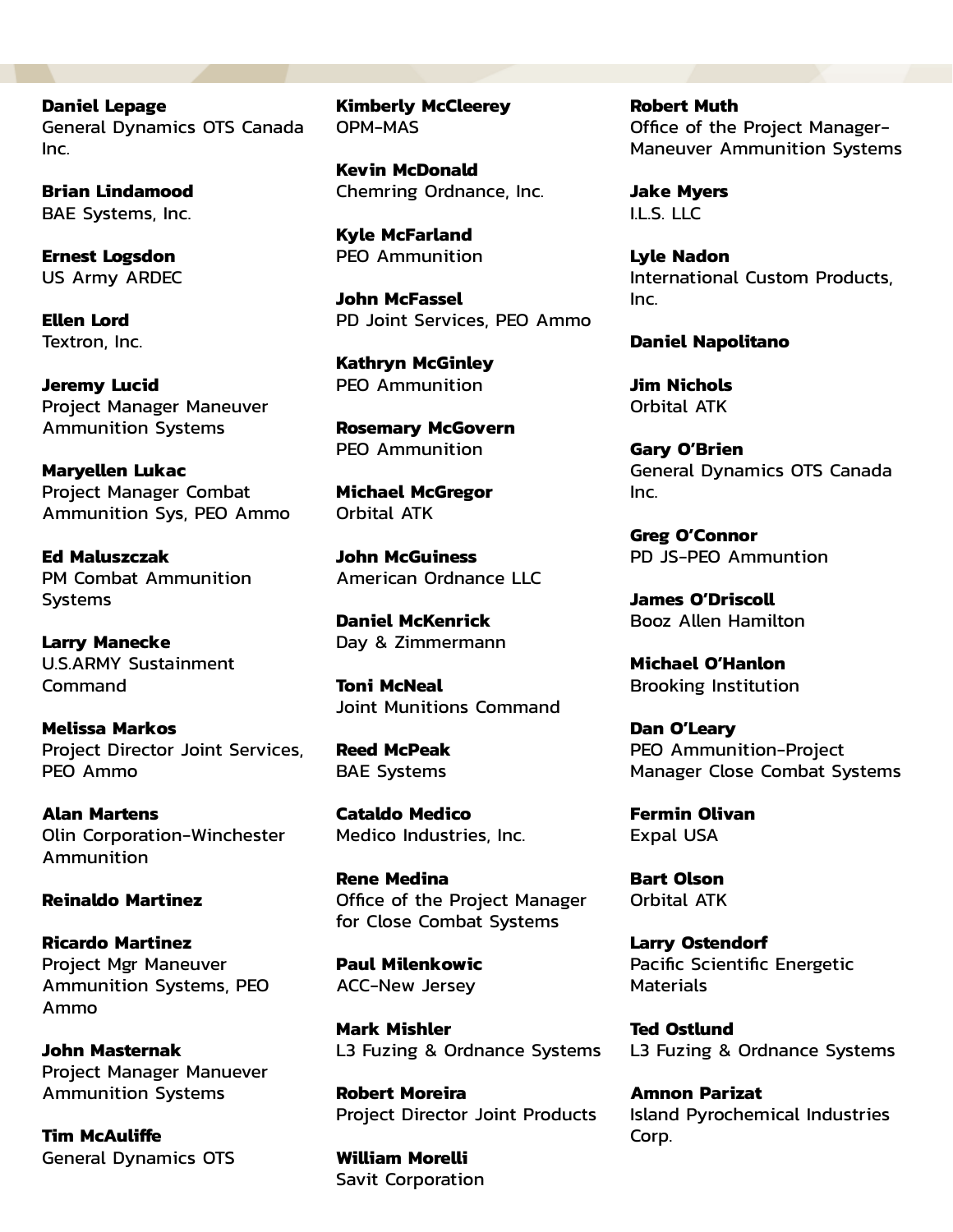**Chad Parkhill**  Nammo Talley Inc.

**Charlie Patel**  PM Combat Ammunication **Systems** 

**Daniel Paul**  General Dynamics OTS

**Michael Pears**  Scepter Corporation

**Joseph Pelino**  U.S. Army RDECOM-ARDEC

**Daniel Perez**  Project Manager, Close Combat **Systems** 

**Nicholas Perry**  Munitions Industrial Base Task Force

**Tom Pfenning**  Orbital ATK

**George Phillips**  American Defense International, Inc.

**Jon Phillips**  JP Global

**Christopher Philpot**  PEO Ammunition

**Mireille Pincay-Rodrigues**  PM-Close Combat Systems

**Stacy Poto**  PM MAS

**Anthony Puente**  PEO Ammunition

**Robert Pulver**  St. Marks Powder

**Mike Quesenberry**  Chemring Ordnance, Inc. **Julie Robbins**  ARDEC

**Carl Roller**  Project Director Joint Services

**Jeffrey Roncka**  Renaissance Strategic Advisors II, LLC

**Robert Rossi**  U.S. Army RDECOM-ARDEC

**Louis Roy**  GTDS, Inc.

**Travis Rudge**  Office of the Project Manager-Maneuver Ammunition Systems

**Kristen Ryback**  PEO Ammunition

**Andrew Sanderson**  Esterline Defense Technologies

**William Sanville**  Maneuver Ammunition Systems

**David Scaringella**  Textron, Inc.

**Gregory Scaven**  Pacific Scientific Energetic **Materials** 

**Thomas Schaefer**  Concurrent Technologies Corporation

**Sara Schaich**  Joint Munitions Command, Sustainment Operations

**Joseph Schilling**  American Ordnance LLC

**Robert Schmitz**  Orbital ATK

**Brian Schorn**  Office of the Executive Director of Conventional Ammunition

**Christopher Seacord**  Maneuver Ammunition Systems

**Anna Sebasto**  Program Executive Office Ammunition

**Scott Selle**  Esterline Defense Technologies

**Scott Selle**  Esterline Defense Technologies

**Mark Shaeffer**  PM Close Combat Systems

**Lauren Shanahan**  Azimuth Consulting Services

**James Shields**  PEO Ammunition

**Zachary Shore**  Fairmont Consulting Group, LLC.

**David Siggers**  Spectra Technologies

**Jonathan Slater**  Office of the Project Manager for Close Combat Systems

**James Smith**  Raytheon Missile Systems

**Yoram Solomon**  Island Ordnace Systems, LLC

**John Somich**  American Rheinmetall Munitions, Inc.

**Walter Songaila**  HQ, U.S. Army Joint Munitions Command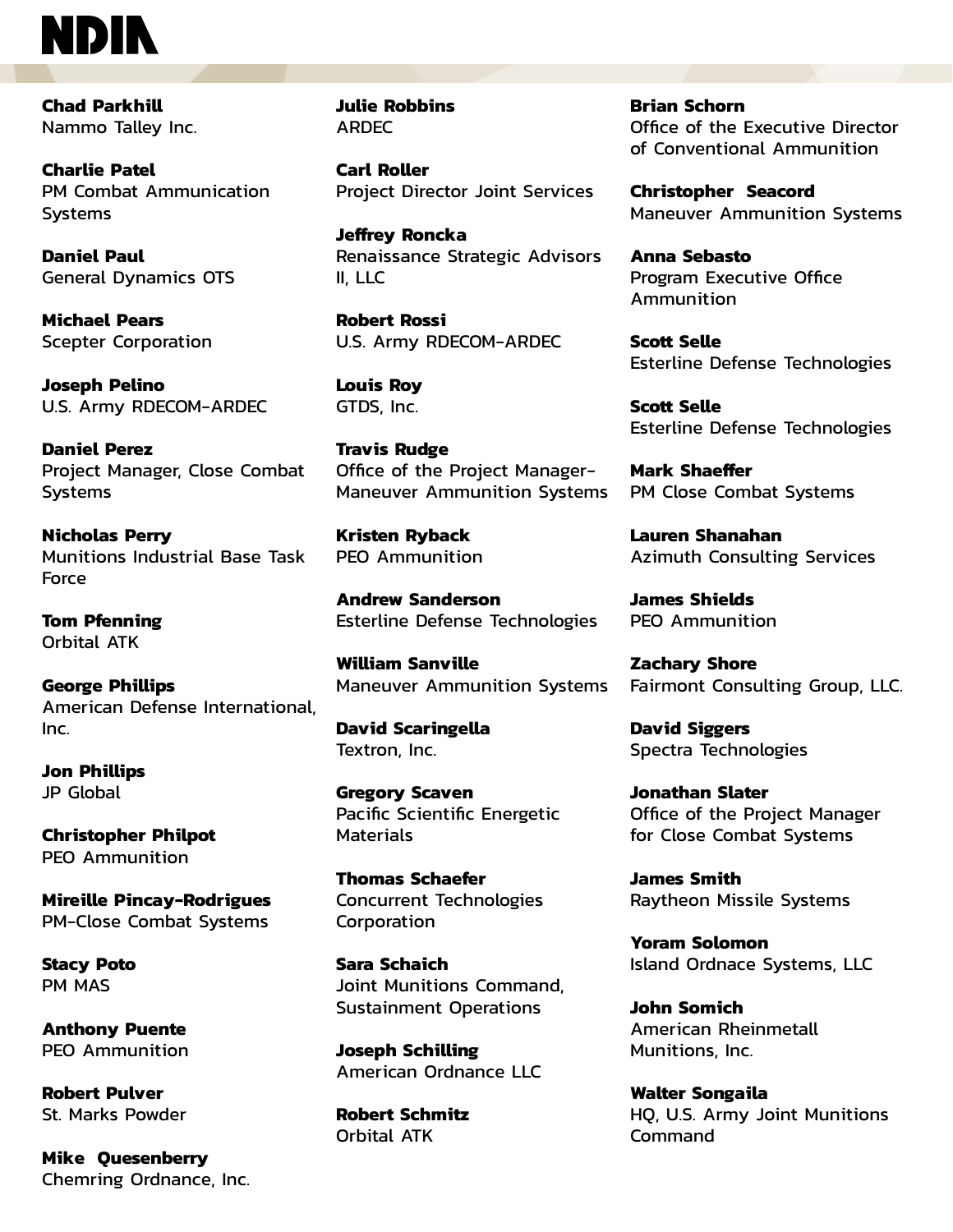**Carmine Spinelli**  C SPIN Inc.

**Gino Spinos**  Concurrent Technologies Corporation

**Monica Stoka EnerSys** 

**Arthur Stowe**  Elmet Technologies, Inc.

**Richard Stryker**  PEO Ammunition

**David Super**  DCMA Springfield

**Donald Supon** 

**James Sutton**  The Spectrum Group

**Nigel Sutton**  Orbital ATK

**Alpha Tang**  PM Individual Weapon/Crew Served

**Vincent Tang**  Singapore Technologies Kinetics, NAMMO, Inc. Ltd

**Randolph Taylor**  Gila Defense Systems

**Curtis Teague**  BAE Systems Ordnance Systems

**Michelle Teets**  PM MAS

**James Terhune**  U.S. Army PM Maneuever Ammunition Systems

**Ryan Thrasher**  Joint Munitions Command **Cristina Tomlinson**  Concurrent Technologies Corporation

**Steve Torma**  General Dynamics-OTS

**Todd Townsend**  U.S. Army, Project Manager Maneuver Ammunition Systems

**Paul Turner**  Scepter Canada, Inc.

**Rhonda VanDeCasteele**  U.S. Army Joint Munitions Command

**James Veto**  Joint Munitions Command

**Kevin Vo**  PM Maneuver Ammuition Systems

**Paul Wade**  IMT

**Max Waterman**  General Dynamics C4 Systems

**Bruce Webb** 

**Glen Weeks**  Olin Corporation

**Mark Wieduwilt**  Ensign-Bickford Aerospace & Defense Company

**Donald Wilbourn**  Textron Systems

**Clinton Williams**  Defense Contract Management Agency (DOD)

**O'Neal Williams**  PEO AMMO, PM CCS **Dawn Winters**  Subsystem Technologies, Inc.

**Ben Wong**  PM Crew Served Weapons

**Douglas Wong**  US Army, PM Maneuver Ammunition Systems

**Troy Wright**  Marine Corps Systems Command

**Jay Wynn**  Fairmont Consulting Group, LLC.

**Harold Yoh**  Day & Zimmermann

**Michael Yoh**  Day & Zimmermann

**Harvard Yuen**  PM-Close Combat Systems

**Matthew Zimmerman**  PEO Ammunition